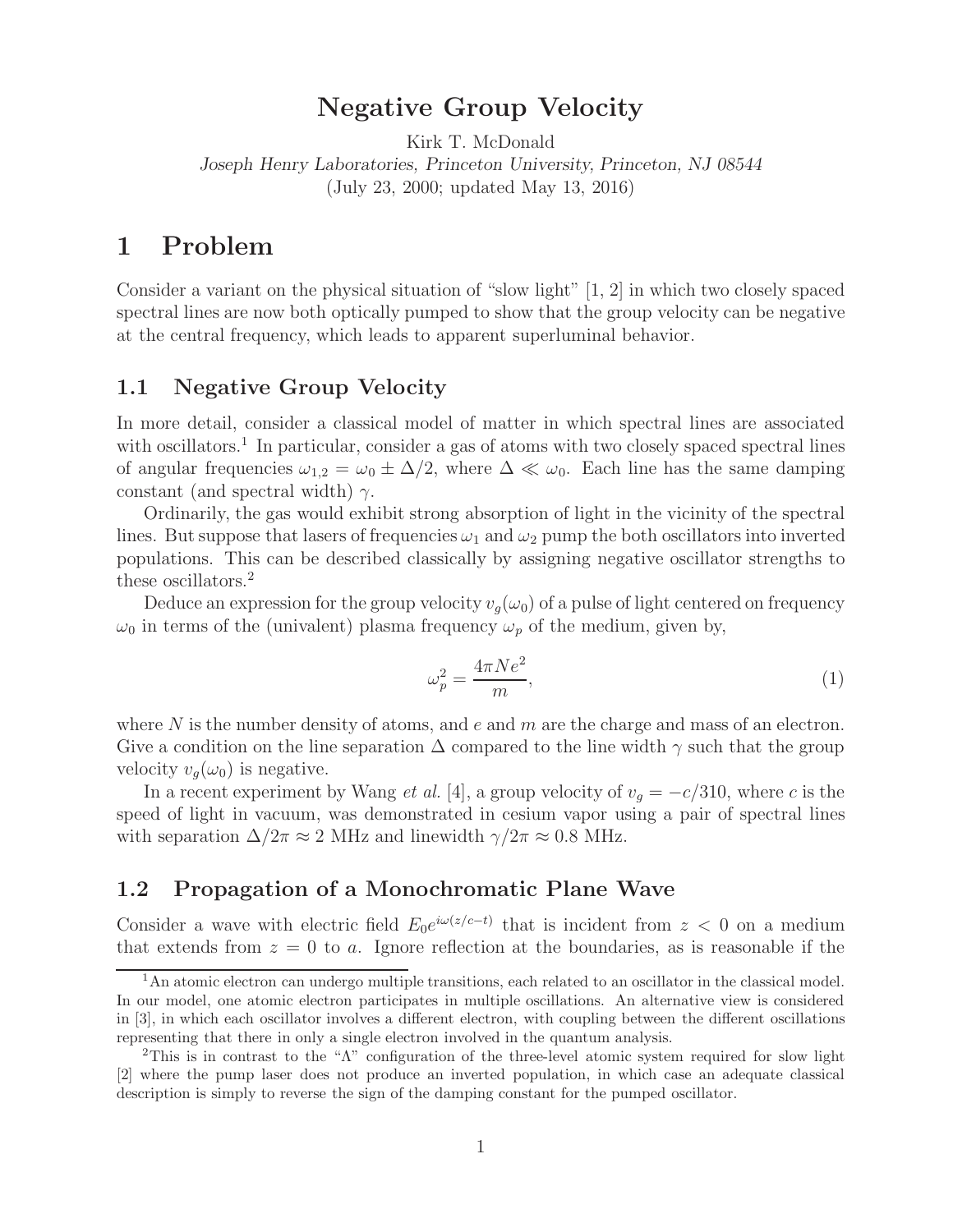index of refraction  $n(\omega)$  is near unity. Particularly simple results can be obtained when you make the (unphysical) assumption that the  $\omega n(\omega)$  varies linearly with frequency about a central frequency  $\omega_0$ . Deduce a transformation that has a frequency-dependent part and a frequency-independent part between the phase of the wave for  $z < 0$  to that of the wave inside the medium, and to that of the wave in the region  $a < z$ .

### **1.3 Fourier Analysis**

Apply the transformations between an incident monochromatic wave and the wave in and beyond the medium to the Fourier analysis of an incident pulse of form  $f(z/c - t)$ .

## **1.4 Propagation of a Sharp Wave Front**

In the approximation that  $\omega n$  varies linearly with  $\omega$ , deduce the waveforms in the regions  $0 < z < a$  and  $a < z$  for an incident pulse  $\delta(z/c - t)$ , where  $\delta$  is the Dirac delta function. Show that the pulse emerges out of the gain region at  $z = a$  at time  $t = a/v<sub>g</sub>$ , which appears to be earlier than when it enters this region if the group velocity is negative. Show also that inside the negative-group-velocity medium a pulse propagates backwards from  $z = a$  at time  $t = a/v_q < 0$  to  $z = 0$  at  $t = 0$ , at which time it appears to annihilate the incident pulse.

## **1.5 Propagation of a Gaussian Pulse**

As a more physical example, deduce the waveforms in the regions  $0 < z < a$  and  $a < z$  for a Gaussian incident pulse  $E_0e^{-(z/c-t)^2/2\tau^2}e^{i\omega_0(z/c-t)}$ . Carry the frequency expansion of  $\omega n(\omega)$  to second order to obtain conditions of validity of the analysis such as maximum pulsewidth  $\tau$ , maximum length a of the gain region, and maximum time of advance of the emerging pulse. Consider the time required to generate a pulse of risetime  $\tau$  when assessing whether the time advance in a negative-group-velocity medium can lead to superluminal signal propagation.

# **2 Solution**

The concept of group velocity appears to have been first enunciated by Hamilton in 1839 in lectures of which only abstracts were published [5]. The first recorded observation of the group velocity of a (water) wave is due to Russell in 1844 [6]. However, widespread awareness of group velocity dates from 1876 when Stokes posed it as the topic of a Smith's Prize examination paper [7]. The early history of group velocity has been reviewed by Havelock [8].

H. Lamb [9] credits A. Schuster with noting in 1904 [10] that a negative group velocity, *i.e.*, a group velocity of opposite sign to that of the phase velocity, is possible due to anomalous dispersion. Von Laue [11] made a similar comment in 1905. Lamb gave two examples of strings subject to external potentials that exhibit negative group velocities. These early considerations assumed that in case of a wave with positive group and phase velocities incident on the anomalous medium, energy would be transported into the medium with a positive group velocity, and so there would be waves with negative phase velocity inside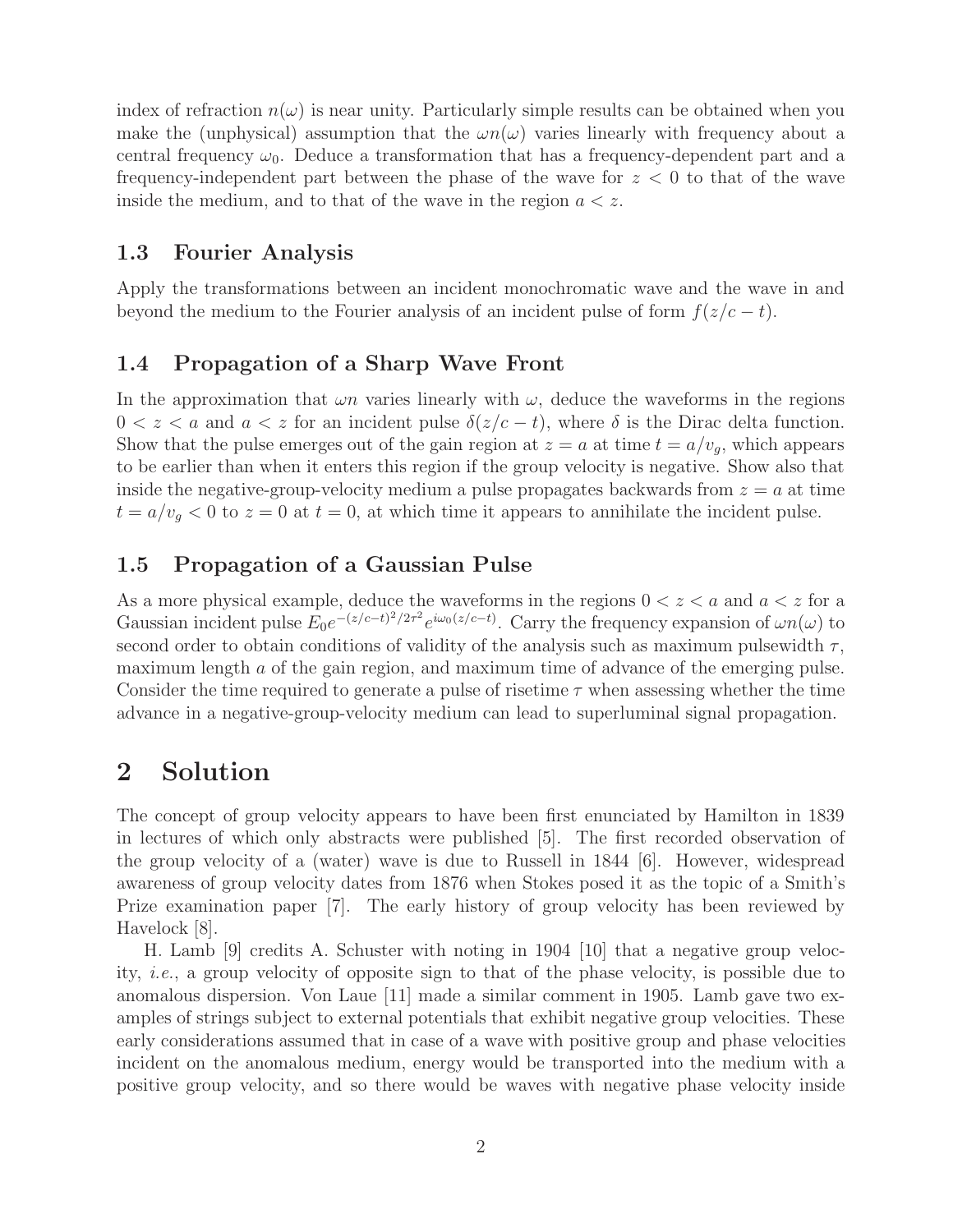the medium. Such negative phase velocity waves are formally consistent with Snell's law [12] (since  $\theta_t = \sin^{-1}[(n_i/n_t)\sin \theta_i]$  can be in either the first or second quadrant), but they seemed physically implausible and the topic was largely dropped.

Present interest in negative group velocity a based on anomalous dispersion in a gain medium, where the sign of the phase velocity is the same for incident and transmitted waves, and energy flows inside the gain medium in the opposite direction to the incident energy flow in vacuum.

The propagation of electromagnetic waves at frequencies near those of spectral lines of a medium was first extensively discussed by Sommerfeld and Brillouin [13], with emphasis on the distinction between signal velocity and group velocity when the latter exceeds c. The solution presented here is based on the work of Garrett and McCumber [15], as extended by Chiao *et al.* [16, 17]. A discussion of negative group velocity in electronic circuits has been given by Mitchell and Chiao [18].

### **2.1 Negative Group Velocity**

In a medium of index of refraction  $n(\omega)$ , the dispersion relation can be written as,

$$
k = \frac{\omega n}{c},\tag{2}
$$

where k is the wave number. The group velocity is then given by (see chap. 6, sec. 2 of  $[13]$ ) or sec.  $85$  of  $|14|$ ,

$$
v_g = \frac{d\omega}{dRe[k]} = \frac{1}{dRe[k]/d\omega} = \frac{c}{dRe[\omega n]/d\omega]} = \frac{c}{n + \omega \, dRe[n]/d\omega}.
$$
 (3)

We see from eq. (3) that if the index of refraction decreases rapidly enough with frequency, the group velocity can be negative. It is well known that the index of refraction decreases rapidly with frequency near an absorption line, where "anomalous" wave propagation effects can occur [13]. However, the absorption makes it difficult to study these effects. The insight of Garrett and McCumber [15] and of Chiao *et al.* [16, 17, 19, 20, 21] is that demonstrations of negative group velocity are possible in media with inverted populations, so that gain rather than absorption occurs at the frequencies of interest. This was dramatically realized in the experiment of Wang *et al.* [4] by use of a closely spaced pair of gain lines, as perhaps first suggested by Steinberg and Chiao [19].

We use a classical oscillator model for the index of refraction. The index  $n$  is the square root of the dielectric constant  $\epsilon$ , which is in turn related to the atomic polarizability  $\alpha$ according to,

$$
\mathbf{D} = \epsilon \mathbf{E} = \mathbf{E} + 4\pi \mathbf{P} = \mathbf{E}(1 + 4\pi N\alpha),\tag{4}
$$

(in Gaussian units) where **D** is the electric displacement, **E** is the electric field and **P** is the polarization density. Then, the index of refraction of a dilute gas is,

$$
n = \sqrt{\epsilon} \approx 1 + 2\pi N\alpha. \tag{5}
$$

The polarizability  $\alpha$  is obtained from the electric dipole moment  $\mathbf{p} = e\mathbf{x} = \alpha \mathbf{E}$  induced by electric field **E**. In the case of a single spectral line of frequency  $\omega_j$ , we say that an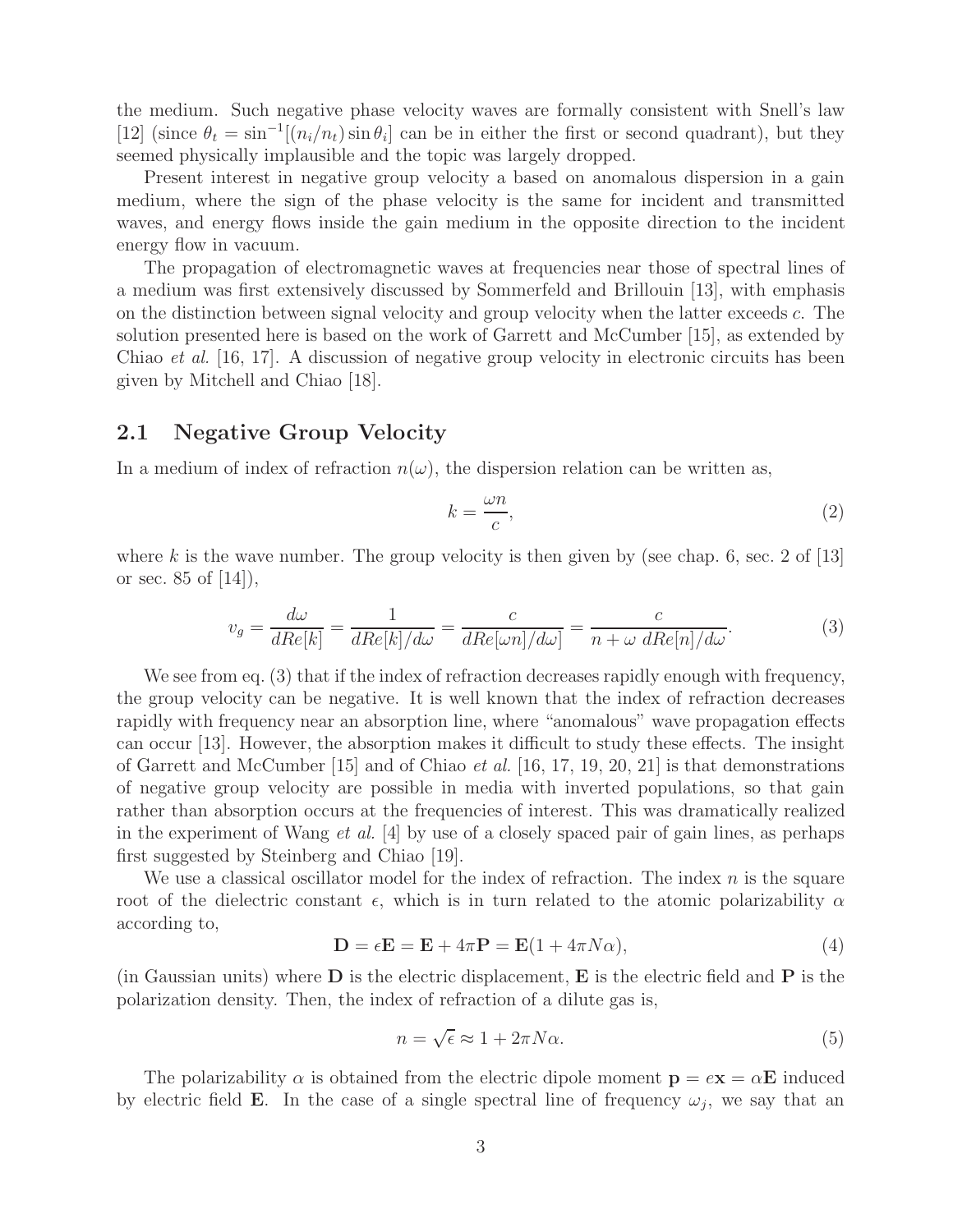electron of charge e and mass m is bound to the (fixed) nucleus by a spring of constant  $K = m\omega_j^2$ , and that the motion is subject to the damping force  $-m\gamma_j\dot{\mathbf{x}}$ , where the dot<br>indicates differentiation with recover to time, and x is the displessment of the electron from indicates differentiation with respect to time, and **x** is the displacement of the electron from equilibrium. The equation of motion of a charge  $e$  at the origin (on average) in the presence of a wave  $E_0 \hat{\mathbf{x}} e^{i(kz-\omega t)}$  of frequency  $\omega$  is,

$$
\ddot{\mathbf{x}} + \gamma_j \dot{\mathbf{x}} + \omega_j^2 \mathbf{x} = \frac{e \mathbf{x} E}{m} = \frac{e E_0}{m} e^{-i\omega t} \hat{\mathbf{x}}.
$$
 (6)

Hence,

$$
x = \frac{eE}{m} \frac{1}{\omega_j^2 - \omega^2 - i\gamma_j \omega} = \frac{eE}{m} \frac{\omega_j^2 - \omega^2 + i\gamma_j \omega}{(\omega_j^2 - \omega^2)^2 + \gamma_j^2 \omega^2},\tag{7}
$$

and the polarizability is,

$$
\alpha = \frac{e^2}{m} \frac{\omega_j^2 - \omega^2 + i\gamma_j \omega}{(\omega_j^2 - \omega^2)^2 + \gamma_j^2 \omega^2}.
$$
\n(8)

In the present problem we have two spectral lines,  $\omega_{1,2} = \omega_0 \pm \Delta/2$ , both of oscillator strength −1 to indicate that the populations of both lines are inverted, with damping constants  $\gamma_1 = \gamma_2 = \gamma$ . In this case, the polarizability is given by,

$$
\alpha = -\frac{e^2}{m} \frac{(\omega_0 - \Delta/2)^2 - \omega^2 + i\gamma\omega}{((\omega_0 - \Delta/2)^2 - \omega^2)^2 + \gamma^2\omega^2} - \frac{e^2}{m} \frac{(\omega_0 + \Delta/2)^2 - \omega^2 + i\gamma\omega}{((\omega_0 + \Delta/2)^2 - \omega^2)^2 + \gamma^2\omega^2} \n\approx -\frac{e^2}{m} \frac{\omega_0^2 - \Delta\omega_0 - \omega^2 + i\gamma\omega}{(\omega_0^2 - \Delta\omega_0 - \omega^2)^2 + \gamma^2\omega^2} - \frac{e^2}{m} \frac{\omega_0^2 + 2\Delta\omega_0 - \omega^2 + i\gamma\omega}{(\omega_0^2 + \Delta\omega_0 - \omega^2)^2 + \gamma^2\omega^2},
$$
\n(9)

where the approximation is obtained by the neglect of terms in  $\Delta^2$  compared to those in  $\Delta\omega_0$ .

For a probe beam at frequency  $\omega$ , the index of refraction (5) has the form,

$$
n(\omega) \approx 1 - \frac{\omega_p^2}{2} \left[ \frac{\omega_0^2 - \Delta\omega_0 - \omega^2 + i\gamma\omega}{(\omega_0^2 - \Delta\omega_0 - \omega^2)^2 + \gamma^2\omega^2} + \frac{\omega_0^2 + \Delta\omega_0 - \omega^2 + i\gamma\omega}{(\omega_0^2 + \Delta\omega_0 - \omega^2)^2 + \gamma^2\omega^2} \right],
$$
 (10)

where  $\omega_p$  is the plasma frequency given by eq. (1). This illustrated in Figure 1.

The index at the central frequency  $\omega_0$  is,

$$
n(\omega_0) \approx 1 - i \frac{\omega_p^2 \gamma}{(\Delta^2 + \gamma^2)\omega_0} \approx 1 - i \frac{\omega_p^2}{\Delta^2} \frac{\gamma}{\omega_0},\tag{11}
$$

where the second approximation holds when  $\gamma \ll \Delta$ . The electric field of a continuous probe wave then propagates according to,

$$
E(z,t) = e^{i(kz - \omega_0 t)} = e^{i\omega_0 (n(\omega_0)z/c - t)} \approx e^{z/[\Delta^2 c/\gamma \omega_p^2]} e^{i\omega_0 (z/c - t)}.
$$
 (12)

From this we see that at frequency  $\omega_0$  the phase velocity is c, and the medium has an amplitude gain length  $\Delta^2 c / \gamma \omega_p^2$ .<br>To obtain the group velocity

To obtain the group velocity (3) at frequency  $\omega_0$ , we need the derivative,

$$
\frac{d(\omega n)}{d\omega}\Big|_{\omega_0} \approx 1 - \frac{2\omega_p^2(\Delta^2 - \gamma^2)}{(\Delta^2 + \gamma^2)^2},\tag{13}
$$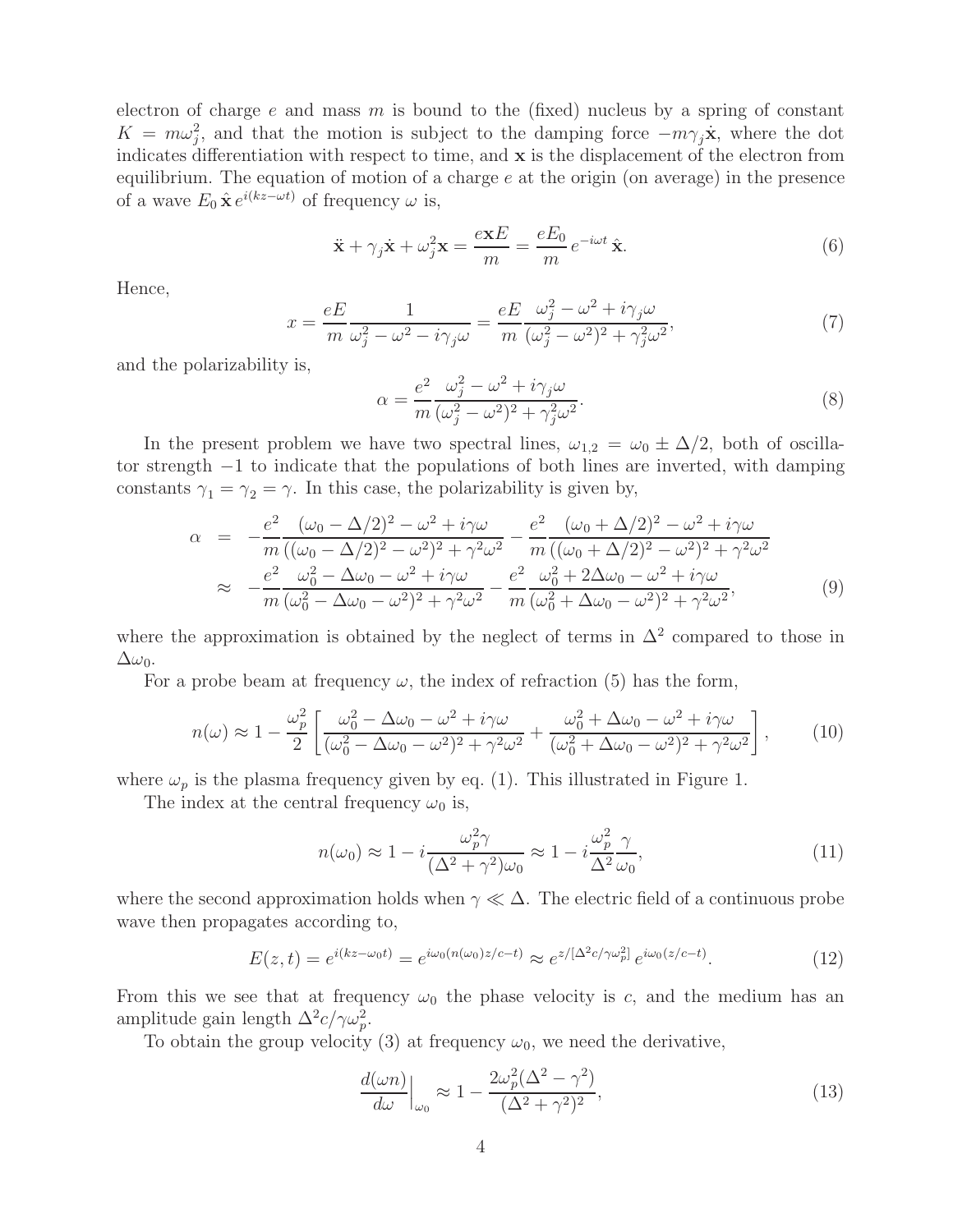

Figure 1: The real and imaginary parts of the index of refraction in a medium with two spectral lines that have been pumped to inverted populations. The lines are separated by angular frequency  $\Delta$  and have widths  $\gamma = 0.4\Delta$ .

where we have neglected terms in  $\Delta$  and  $\gamma$  compared to  $\omega_0$ . From eq. (3), we see that the group velocity can be negative if,

$$
\frac{\Delta^2}{\omega_p^2} - \frac{\gamma^2}{\omega_p^2} \ge \frac{1}{2} \left( \frac{\Delta^2}{\omega_p^2} + \frac{\gamma^2}{\omega_p^2} \right)^2.
$$
\n(14)

The boundary of the allowed region (14) in  $(\Delta^2, \gamma^2)$  space is a parabola whose axis is along the line  $\gamma^2 = -\Delta^2$ , as shown in Fig. 2. For the physical region  $\gamma^2 \ge 0$ , the boundary is given by,

$$
\frac{\gamma^2}{\omega_p^2} = \sqrt{1 + 4\frac{\Delta^2}{\omega_p^2} - 1 - \frac{\Delta^2}{\omega_p^2}}.
$$
\n(15)

Thus, to have a negative group velocity, we must have,

$$
\Delta \le \sqrt{2}\omega_p,\tag{16}
$$

which limit is achieved when  $\gamma = 0$ ; the maximum value of  $\gamma$  is  $0.5\omega_p$  when  $\Delta = 0.866\omega_p$ .

Near the boundary of the negative-group-velocity region,  $|v_q|$  exceeds c, which alerts us to concerns of superluminal behavior. However, as will be seen in the following sections, the effect of a negative group velocity is more dramatic when  $|v_q|$  is small rather than large.

The region of recent experimental interest is  $\gamma \ll \Delta \ll \omega_p$ , for which eqs. (3) and (13) predict that,

$$
v_g \approx -\frac{c}{2} \frac{\Delta^2}{\omega_p^2}.\tag{17}
$$

A value of  $v_g \approx -c/310$  as in the experiment of Wang corresponds to  $\Delta/\omega_p \approx 1/12$ . In this case, the gain length  $\Delta^2 c / \gamma \omega_p^2$  was approximately 40 cm.

For later use we record the second derivative,

$$
\frac{d^2(\omega n)}{d\omega^2}\Big|_{\omega_0} \approx 8i \frac{\omega_p^2 \gamma (3\Delta^2 - \gamma^2)}{(\Delta^2 + \gamma^2)^3} \approx 24i \frac{\omega_p^2}{\Delta^2} \frac{\gamma}{\Delta^2}
$$
\n(18)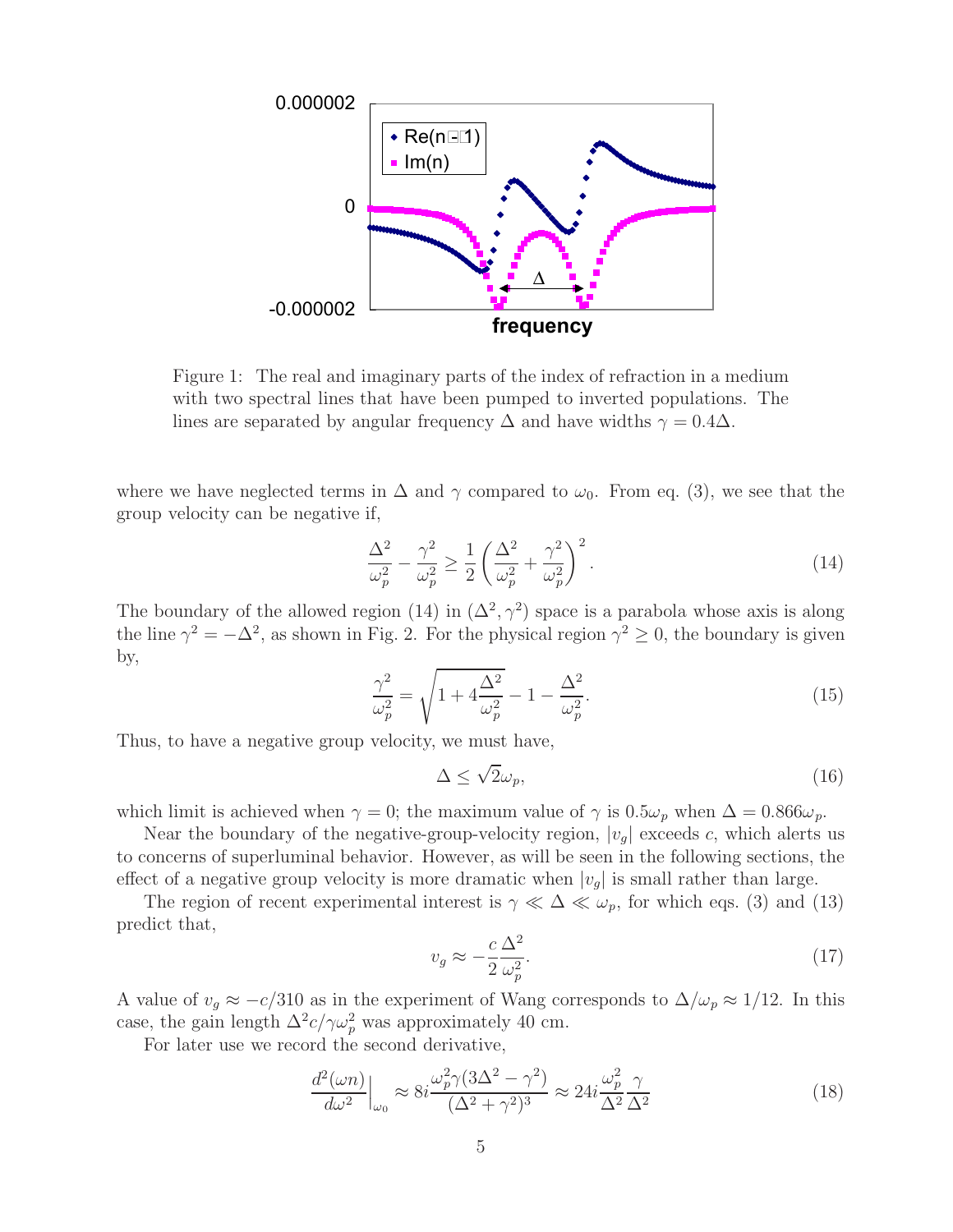

Figure 2: The allowed region (14) in  $(\Delta^2, \gamma^2)$  space such that the group velocity is negative.

where the second approximation holds if  $\gamma \ll \Delta.$ 

### **2.2 Propagation of a Monochromatic Plane Wave**

To illustrate the optical properties of a medium with negative group velocity, we consider the propagation of an electromagnetic wave through it. The medium extends from  $z = 0$  to a, and is surrounded by vacuum. Because the index of refraction (10) is near unity in the frequency range of interest, we ignore reflections at the boundaries of the medium.

A monochromatic plane wave of frequency  $\omega$ , polarized in the x-direction, and incident from  $z < 0$  propagates with phase velocity c in vacuum. Its electric field can be written as,

$$
E_{\omega}(z,t) = E_0 e^{i\omega z/c} e^{-i\omega t} \qquad (z < 0).
$$
 (19)

Inside the medium this wave propagates with phase velocity  $c/n(\omega)$  according to,

$$
E_{\omega}(z,t) = E_0 e^{i\omega nz/c} e^{-i\omega t} \qquad (0 < z < a),
$$
\n(20)

where the amplitude is unchanged since we neglect the small reflection at the boundary  $z = 0$ . When the wave emerges into vacuum at  $z = a$ , the phase velocity is again c, but it has accumulated a phase lag of  $(\omega/c)(n-1)a$ , and so appears as,

$$
E_{\omega}(z,t) = E_0 e^{i\omega a(n-1)/c} e^{i\omega z/c} e^{-i\omega t} = E_0 e^{i\omega a n/c} e^{-i\omega (t-(z-a)/c)} \qquad (a < z). \tag{21}
$$

It is noteworthy that a monochromatic wave for  $z > a$  has the same form as that inside the medium if we make the frequency-independent substitutions,

$$
z \to a
$$
, and  $t \to t - \frac{z - a}{c}$ . (22)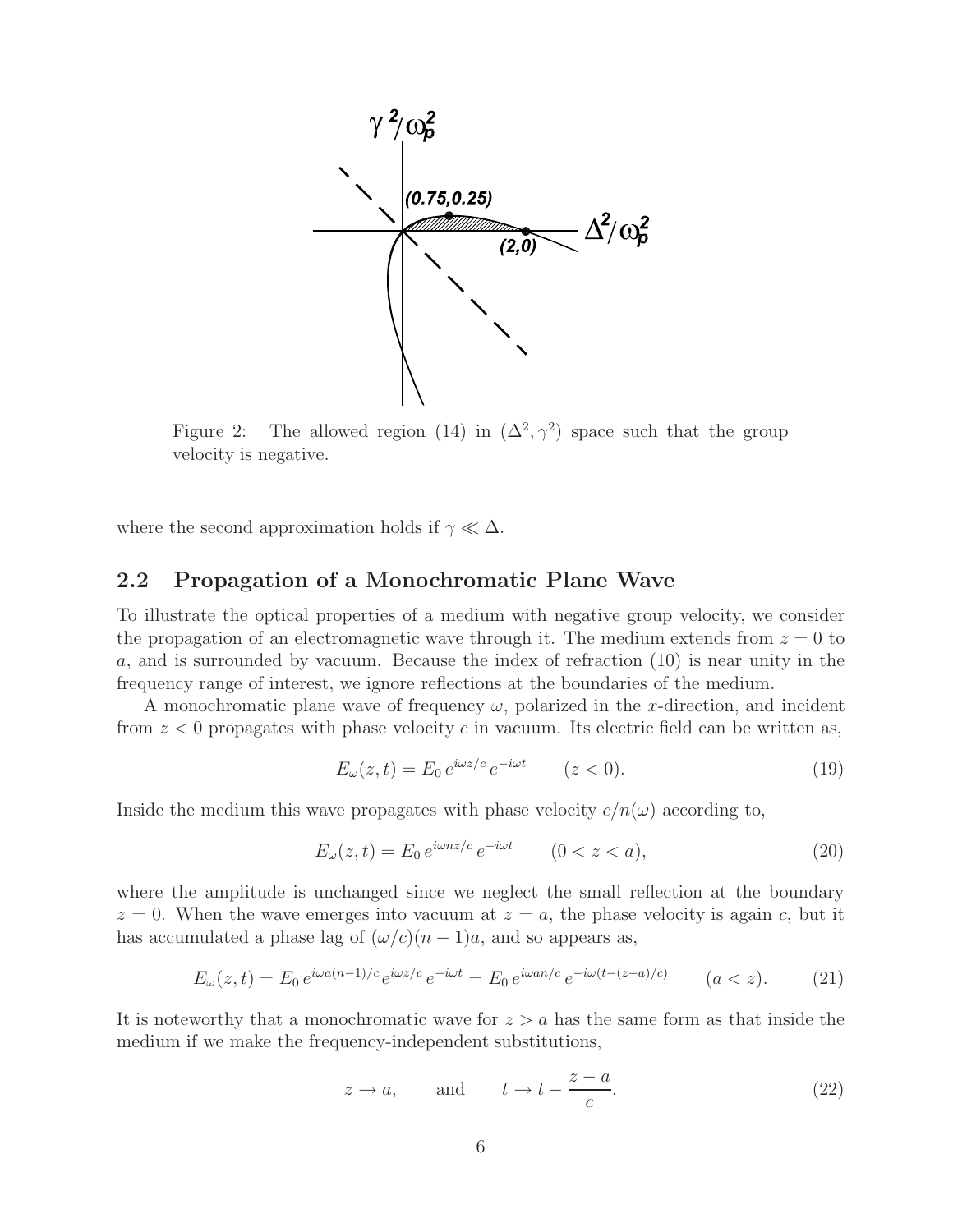Since an arbitrary waveform can be expressed in terms of monochromatic plane waves via Fourier analysis, we can use these substitutions to convert any wave in the region  $0 < z < a$ to its continuation in the region  $a < z$ .

A general relation can be deduced in the case where the second and higher derivatives of  $\omega n(\omega)$  are very small. We can then write,

$$
\omega n(\omega) \approx \omega_0 n(\omega_0) + \frac{c}{v_g} (\omega - \omega_0), \tag{23}
$$

where  $v<sub>g</sub>$  is the group velocity for a pulse with central frequency  $\omega_0$ . Using this in eq. (20), we have,

$$
E_{\omega}(z,t) \approx E_0 e^{i\omega_0 z (n(\omega_0)/c - 1/v_g)} e^{i\omega z/v_g} e^{-i\omega t} \qquad (0 < z < a). \tag{24}
$$

In this approximation, the Fourier component  $E_{\omega}(z)$  at frequency  $\omega$  of a wave, inside the gain medium is related to that of the incident wave by replacing the frequency dependence  $e^{i\omega z/c}$  by  $e^{i\omega z/v_g}$ , *i.e.*, by replacing  $z/c$  by  $z/v_g$ , and multiplying by the frequency-independent phase factor  $e^{i\omega_0 z(n(\omega_0)/c-1/v_g)}$ . Then, using transformation (22), the wave that emerges into vacuum beyond the medium is,

$$
E_{\omega}(z,t) \approx E_0 \, e^{i\omega_0 a(n(\omega_0)/c - 1/v_g)} \, e^{i\omega(z/c - a(1/c - 1/v_g))} \, e^{-i\omega t} \qquad (a < z). \tag{25}
$$

The wave beyond the medium is related to the incident wave by multiplying by a frequencyindependent phase, and by replacing  $z/c$  by  $z/c - a(1/c - 1/v_q)$  in the frequency-dependent part of the phase.

The effect of the medium on the wave as described by eqs. (24)-(25) has been called "rephasing" [4].

#### **2.3 Fourier Analysis and "Rephasing"**

The transformations between the monochromatic incident wave (19) and its continuation in and beyond the medium, (24) and (25), imply that an incident wave,

$$
E(z,t) = f(z/c - t) = \int_{-\infty}^{\infty} E_{\omega}(z) e^{-i\omega t} d\omega \qquad (z < 0),
$$
 (26)

whose Fourier components are given by,

$$
E_{\omega}(z) = \frac{1}{2\pi} \int_{-\infty}^{\infty} E(z, t) e^{i\omega t} dt,
$$
\n(27)

propagates as,

$$
E(z,t) \approx \begin{cases} f(z/c - t) & (z < 0), \\ e^{i\omega_0 z (n(\omega_0)/c - 1/v_g)} f(z/v_g - t) & (0 < z < a), \\ e^{i\omega_0 a (n(\omega_0)/c - 1/v_g)} f(z/c - t - a(1/c - 1/v_g)) & (a < z). \end{cases} \tag{28}
$$

An interpretation of eq. (28) in terms of "rephasing" is as follows. Fourier analysis tells us that the maximum amplitude of a pulse made of waves of many frequencies, each of the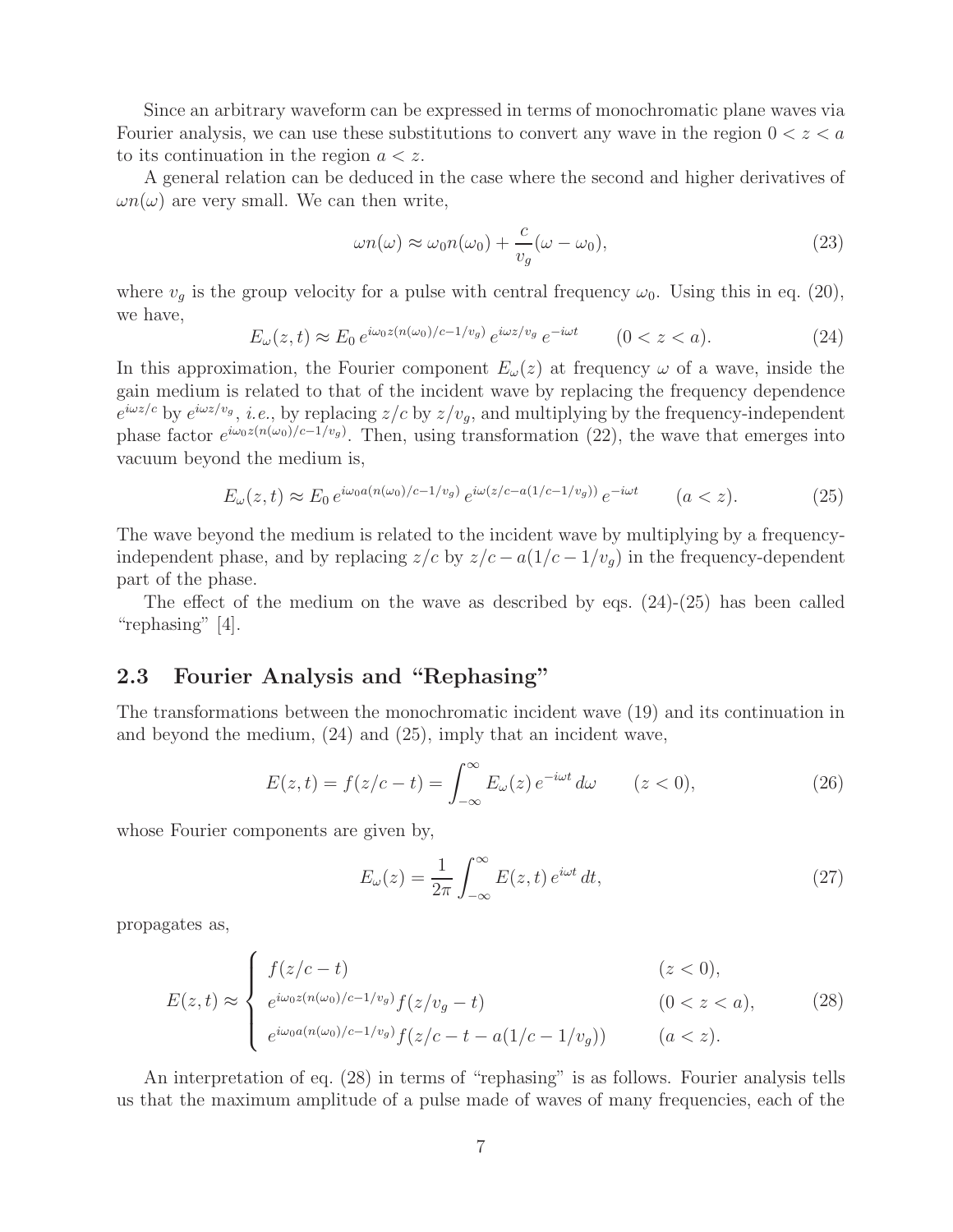form  $E_{\omega}(z,t) = E_0(\omega) e^{i\phi(\omega)} = E_0(\omega) e^{i(k(\omega)z - \omega t + \phi_0(\omega))}$  with  $E_0 \ge 0$ , is determined by adding the amplitudes  $E_0(\omega)$ . This maximum is achieved only if there exists points  $(z, t)$  such that all phases  $\phi(\omega)$  have the same value.

For example, we consider a pulse in the region  $z < 0$  whose maximum occurs when the phases of all component frequencies vanish, as shown at the left of Fig. 3. Referring to eq. (19), we see that the peak occurs when  $z = ct$ . As usual, we say that the group velocity of this wave is c in vacuum.



Figure 3: A snapshot of three Fourier components of a pulse in the vicinity of a negative-group-velocity medium. The component at the central wavelength  $\lambda_0$ is unaltered by the medium, but the wavelength of a longer wavelength component is shortened, and that of a shorter wavelength component is lengthened. Then, even when the incident pulse has not yet reached the medium, there can be a point inside the medium at which all components have the same phase, and a peak appears. Simultaneously, there can be a point in the vacuum region beyond the medium at which the Fourier components are again all in phase, and a third peak appears. The peaks in the vacuum regions move with group velocity  $v_q = c$ , but the peak inside the medium moves with a negative group velocity, shown as  $v_g = -c/2$  in the figure. The phase velocity  $v_p$  is c in vacuum, and close to c in the medium.

Inside the medium, eq. (24) describes the phases of the components, which all have a common frequency-independent phase  $\omega_0 z(n(\omega_0)/c - 1/v_q)$  at a given z, as well as a frequency-dependent part  $\omega(z/v_q - t)$ . The peak of the pulse occurs when all the frequencydependent phases vanish; the overall frequency-independent phase does not affect the pulse size. Thus, the peak of the pulse propagates within the medium according to  $z = v_q t$ . The velocity of the peak is  $v_q$ , the group velocity of the medium, which can be negative.

The "rephasing" (24) within the medium changes the wavelengths of the component waves. Typically the wavelength increases, and by greater amounts at longer wavelengths. A longer time is required before the phases of the waves all becomes the same at some point z inside the medium, so in a normal medium the velocity of the peak appears to be slowed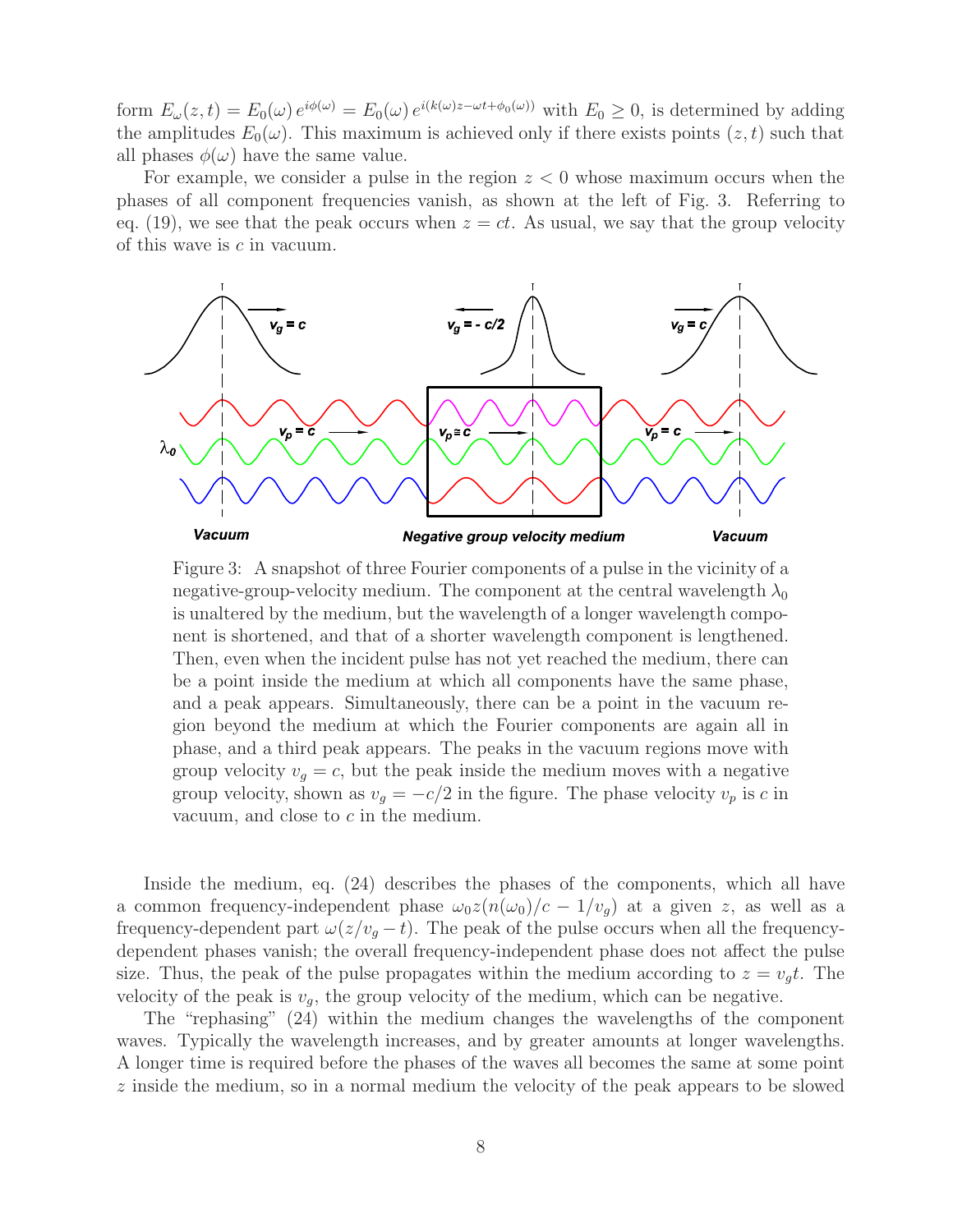down. But, in a negative-group-velocity medium, wavelengths short compared to  $\lambda_0$  are lengthened, long waves are shortened, and the velocity of the peak appears to be reversed.

By a similar argument, eq. (25) tells us that in the vacuum region beyond the medium the peak of the pulse propagates according to  $z = ct + a(1/c - 1/v<sub>g</sub>)$ . The group velocity is again c, but the "rephasing" within the medium results in a shift of the position of the peak by amount  $a(1/c - 1/v_q)$ . In a normal medium where  $0 < v_q \leq c$  the shift is negative; the pulse appears to have been delayed during its passage through the medium. But, after passage through a negative-group-velocity medium, the pulse appears to have advanced!

This advance is possible because in the Fourier view, each component wave extends over all space, even if the pulse appears to be restricted. The unusual "rephasing" in a negativegroup-velocity medium shifts the phases of the frequency components of the wave train in the region ahead of the nominal peak such that the phases all coincide, and a peak is observed, at times earlier than expected at points beyond the medium.

As shown in Fig. 3 and further illustrated in the examples below, the "rephasing" can result in the simultaneous appearance of peaks in all three regions.

#### **2.4 Propagation of a Sharp Wave Front**

To assess the effect of a medium with negative group velocity on the propagation of a signal, we first consider a waveform with a sharp front, as recommended by Sommerfeld and Brillouin [13].

As an extreme but convenient example, we take the incident pulse to be a Dirac delta function,  $E(z, t) = E_0 \delta(z/c - t)$ . Inserting this in eq. (28), which is based on the linear approximation (23), we find,

$$
E(z,t) \approx \begin{cases} E_0 \delta(z/c - t) & (z < 0), \\ E_0 \, e^{i\omega_0 z (n(\omega_0)/c - 1/v_g)} \, \delta(z/v_g - t) & (0 < z < a), \\ E_0 \, e^{i\omega_0 a (n(\omega_0)/c - 1/v_g)} \, \delta(z/c - t - a(1/c - 1/v_g)) & (a < z), \end{cases} \tag{29}
$$

According to eq. (29), the delta-function pulse emerges from the medium at  $z = a$  at time  $t = a/v<sub>g</sub>$ . If the group velocity is negative, the pulse emerges from the medium before it enters at  $t = 0!$ 

A sample history of (Gaussian) pulse propagation is illustrated in Fig. 4. Inside the negative-group-velocity medium, an (anti)pulse propagates backwards in space from  $z = a$ at time  $t = a/v_q < 0$  to  $z = 0$  at time  $t = 0$ , at which point it appears to annihilate the incident pulse.

This behavior is analogous to barrier penetration by a relativistic electron [22] in which an electron can emerge from the far side of the barrier earlier than it hits the near side, if the electron emission at the far side is accompanied by positron emission, and the positron propagates within the barrier so as to annihilate the incident electron at the near side. In the Wheeler-Feynman view, this process involves only a single electron which propagates backwards in time when inside the barrier. In this spirit, we might say that pulses propagate backwards in time (but forward in space) inside a negative-group-velocity medium.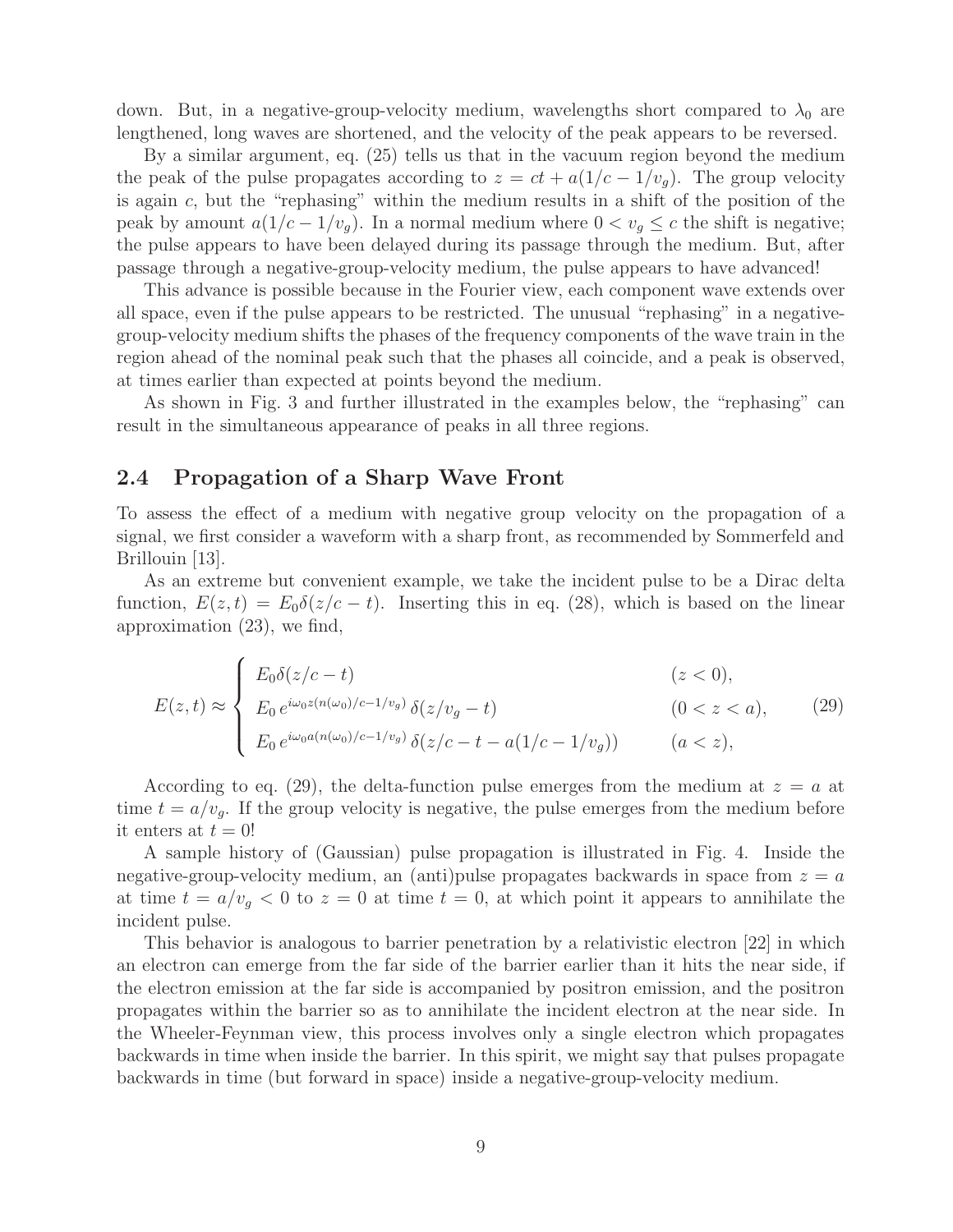The Fourier components of the delta function are independent of frequency, so the advanced appearance of the sharp wavefront as described by eq. (29) can occur only for a gain medium such that the index of refraction varies linearly at all frequencies. If such a medium existed with negative slope  $dn/d\omega$ , then eq. (29) would constitute superluminal signal propagation.

However, from Fig. 1 we see that a linear approximation to the index of refraction is reasonable in the negative-group-velocity medium only for  $|\omega - \omega_0| \lesssim \Delta/2$ . The sharpest wavefront that can be supported within this bandwidth has characteristic risetime  $\tau \approx 1/\Delta$ .

For the experiment of Wang *et al.* where  $\Delta/2\pi \approx 10^6$  Hz, an analysis based on eq. (23) would be valid only for pulses with  $\tau \gtrsim 0.1 \mu$ s. Wang *et al.* used a pulse with  $\tau \approx 1 \mu$ s, close to the minimum value for which eq. (23) is a reasonable approximation.

Since a negative group velocity can only be experienced over a limited bandwidth, very sharp wavefronts must be excluded from discussion of signal propagation. However, it is well known [13] that great care must be taken when discussing the signal velocity if the waveform is not sharp.

### **2.5 Propagation of a Gaussian Pulse**

We now consider a Gaussian pulse of temporal length  $\tau$  centered on frequency  $\omega_0$  (the carrier frequency), for which the incident waveform is,

$$
E(z,t) = E_0 e^{-(z/c-t)^2/2\tau^2} e^{i\omega_0 z/c} e^{-i\omega_0 t} \qquad (z < 0),
$$
\n(30)

Inserting this in eq. (28) we find,

$$
E(z,t) = \begin{cases} E_0 e^{-(z/c-t)^2/2\tau^2} e^{i\omega_0(z/c-t)} & (z < 0), \\ E_0 e^{-(z/v_g - t)^2/2\tau^2} e^{i\omega_0(n(\omega_0)z/c-t)} & (0 < z < a), \\ E_0 e^{i\omega_0 a(n(\omega_0) - 1)/c} e^{-(z/c - a(1/c - 1/v_g) - t)^2/2\tau^2} e^{i\omega_0(z/c-t)} & (a < z). \end{cases} \tag{31}
$$

The factor  $e^{i\omega_0 a(n(\omega_0)-1)/c}$  in eq. (31) for  $a < z$  becomes  $e^{\omega_p^2 \gamma a/\Delta^2 c}$  using eq. (11), and represents a small gain due to traversing the negative-group-velocity medium. In the experiment of Wang *et al.* this factor was only 1.16.

We have already noted in the previous section that the linear approximation to  $\omega n(\omega)$  is only good over a frequency interval about  $\omega_0$  of order  $\Delta$ , and so eq. (31) for the pulse after the gain medium applies only for pulsewidths,

$$
\tau \gtrsim \frac{1}{\Delta}.\tag{32}
$$

Further constraints on the validity of eq. (31) can obtained using the expansion of  $\omega n(\omega)$ to second order. For this, we repeat the derivation of eq. (31) in slightly more detail. The incident Gaussian pulse (30) has the Fourier decomposition, (27)

$$
E_{\omega}(z) = \frac{\tau}{\sqrt{2\pi}} E_0 e^{-\tau^2 (\omega - \omega_0)^2/2} e^{i\omega z/c} \qquad (z < 0).
$$
 (33)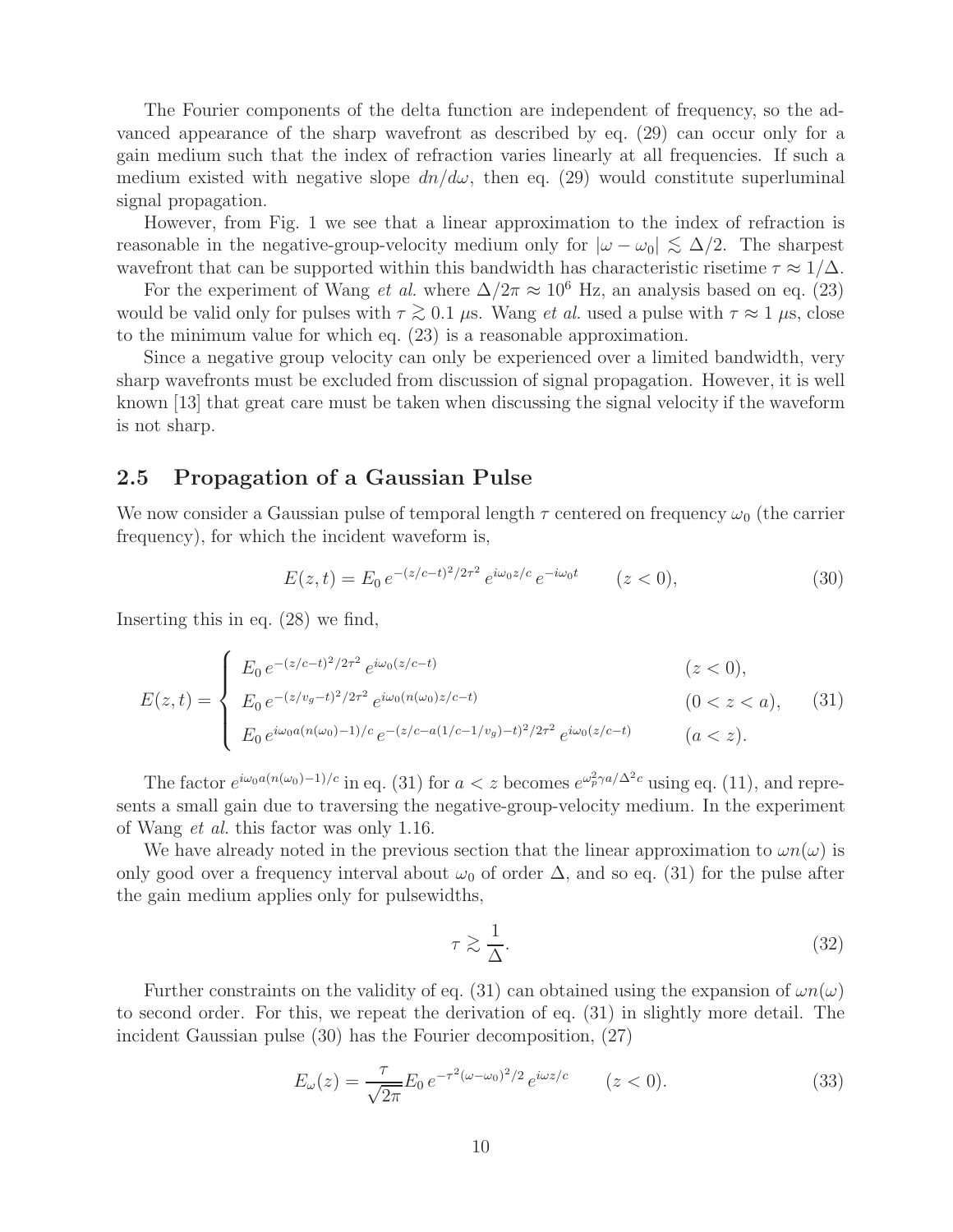We again extrapolate the Fourier component at frequency  $\omega$  into the region  $z > 0$  using eq. (20), which yields,

$$
E_{\omega}(z) = \frac{\tau}{\sqrt{2\pi}} E_0 e^{-\tau^2 (\omega - \omega_0)^2/2} e^{i\omega n z/c} \qquad (0 < z < a).
$$
 (34)

We now approximate the factor  $\omega n(\omega)$  by its Taylor expansion through second order,

$$
\omega n(\omega) \approx \omega_0 n(\omega_0) + \frac{c}{v_g}(\omega - \omega_0) + \frac{1}{2} \frac{d^2(\omega n)}{d\omega^2} \bigg|_{\omega_0} (\omega - \omega_0)^2.
$$
 (35)

With this, we find from eqs. (26) and (34) that,

$$
E(z,t) = \frac{E_0}{A} e^{-(z/v_g - t)^2/2A^2 \tau^2} e^{i\omega_0 n(\omega_0) z/c} e^{-i\omega_0 t} \qquad (0 < z < a),
$$
 (36)

where,

$$
A^{2}(z) = 1 - i \frac{z}{c\tau^{2}} \frac{d^{2}(\omega n)}{d\omega^{2}} \bigg|_{\omega_{0}}.
$$
\n(37)

The waveform for  $z>a$  is obtained from that for  $0 < z < a$  by the substitutions (22) with the result,

$$
E(z,t) = \frac{E_0}{A} e^{i\omega_0 a(n(\omega_0) - 1)/c} e^{-(z/c - a(1/c - 1/v_g) - t)^2 / 2A^2 \tau^2} e^{i\omega_0 z/c} e^{-i\omega_0 t} \qquad (a < z),
$$
 (38)

where A is evaluated at  $z = a$  here. As expected, the forms (36) and (38) revert to those of eq. (31) when  $d^2(\omega n(\omega_0))/d\omega^2 = 0$ .

So long as the factor  $A(a)$  is not greatly different from unity, the pulse emerges from the medium essentially undistorted, which requires,

$$
\frac{a}{c\tau} \ll \frac{1}{24} \frac{\Delta^2}{\omega_p^2} \frac{\Delta}{\gamma} \Delta \tau,\tag{39}
$$

using eqs. (18) and (37). In the experiment of Wang *et al.*, this condition is that  $a/c\tau \ll$ 1/120, which was well satisfied with  $a = 6$  cm and  $c\tau = 300$  m.

As in the case of the delta function, the centroid of a Gaussian pulse emerges from a negative-group-velocity medium at time,

$$
t = \frac{a}{v_g} < 0,\tag{40}
$$

which is earlier than the time  $t = 0$  when the centroid enters the medium. In the experiment of Wang *et al.*, the time advance of the pulse was  $a/|v_g| \approx 300a/c \approx 6 \times 10^{-8}$  s  $\approx 0.06\tau$ .

If one attempts to observe the negative group velocity pulse inside the medium, the incident wave would be perturbed and the backwards-moving pulse would not be detected. Rather, one must deduce the effect of the negative-group-velocity medium by observation of the pulse that emerges into the region  $z > a$  beyond that medium, where the significance of the time advance (40) is the main issue.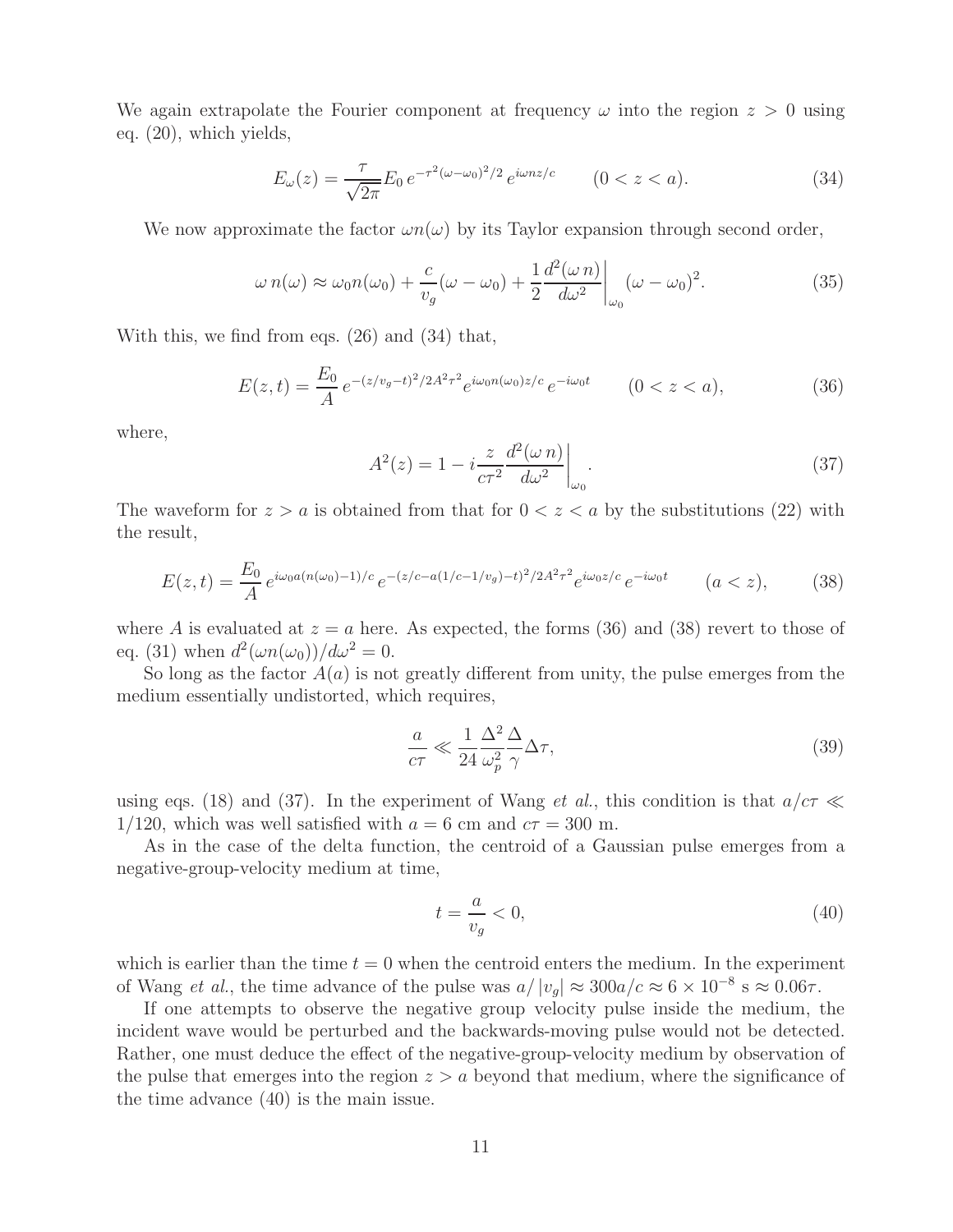The time advance caused by a negative-group-velocity medium is larger when  $|v_q|$  is smaller. It is possible that  $|v_g| > c$ , but this gives a smaller time advance than when the negative group velocity is such that  $|v_g| < c$ . Hence, there is no special concern as to the meaning of negative group velocity when  $|v_g| > c$ .

The maximum possible time advance  $t_{\text{max}}$  by this technique can be estimated from eqs. (17), (39) and (40) as,

$$
\frac{t_{\text{max}}}{\tau} \approx \frac{1}{12} \frac{\Delta}{\gamma} \Delta \tau \approx 1. \tag{41}
$$

The pulse can advance by at most a few risetimes due to passage through the negativegroup-velocity medium.

While this aspect of the pulse propagation appears to be superluminal, it does not imply superluminal signal propagation.

In accounting for signal propagation time, the time needed to generate the signal must be included as well. A pulse with a finite frequency bandwidth  $\Delta$  takes at least time  $\tau \approx 1/\Delta$ to be generated, and so is delayed by a time of order its risetime  $\tau$  compared to the case of an idealized sharp wavefront. Thus, the advance of a pulse front in a negative-group-velocity medium by  $\lesssim \tau$  can at most compensate for the original delay in generating that pulse. The signal velocity, as defined by the path length between the source and detector divided by the overall time from onset of signal generation to signal detection, remains bounded by c.

As has been emphasized by Garrett and McCumber [15] and by Chiao [20, 21], the time advance of a pulse emerging from a gain medium is possible because the forward tail of a smooth pulse gives advance warning of the later arrival of the peak. The leading edge of the pulse can be amplified by the gain medium, which gives the appearance of superluminal pulse velocities. However, the medium is merely using information stored in the early part of the pulse during its (lengthy) time of generation to bring the apparent velocity of the pulse closer to c.

The effect of the negative-group-velocity medium can be dramatized in a calculation based on eq. (31) in which the pulse width is narrower than the gain region (in violation of condition (39)), as shown in Fig. 4. Here, the gain region is  $0 < z < 50$ , the group velocity is taken to be  $-c/2$ , and c is defined to be unity. The behavior illustrated in Fig. 4 is perhaps less surprising when the pulse amplitude is plotted on a logarithmic scale, as in Fig. 5. Although the overall gain of the system is near unity, the leading edge of the pulse is amplified by about 70 orders of magnitude in this example (the implausibility of which underscores that condition (39) cannot be evaded), while the trailing edge of the pulse is attenuated by the same amount. The gain medium has temporarily loaned some of its energy to the pulse permitting the leading edge of the pulse to appear to advance faster than the speed of light.

Our discussion of the pulse has been based on a classical analysis of interference, but, as remarked by Dirac [23], classical optical interference describes the behavior of the wave functions of individual photons, not of interference between photons. Therefore, we expect that the behavior discussed above will soon be demonstrated for a "pulse" consisting of a single photon with a Gaussian wave packet.

The author thanks Lijun Wang for discussions of his experiment, and Alex Granik for references to the early history of negative group velocity and for the analysis contained in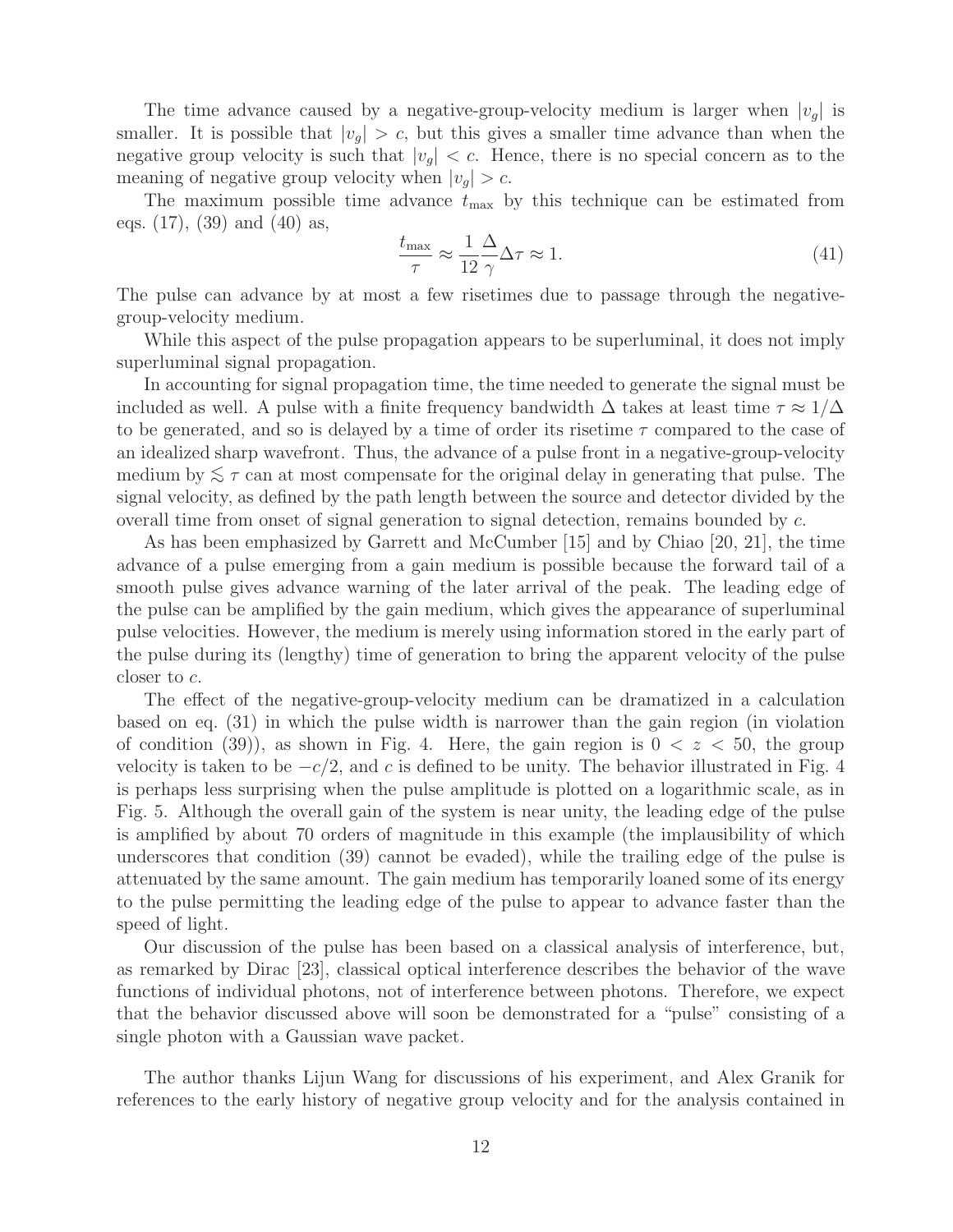

Figure 4: Ten "snapshots" of a Gaussian pulse as it traverses a negativegroup-velocity region  $(0 < z < 50)$ , according to eq. (31). The group velocity in the gain medium is  $v_g = -c/2$ , and c has been set to 1.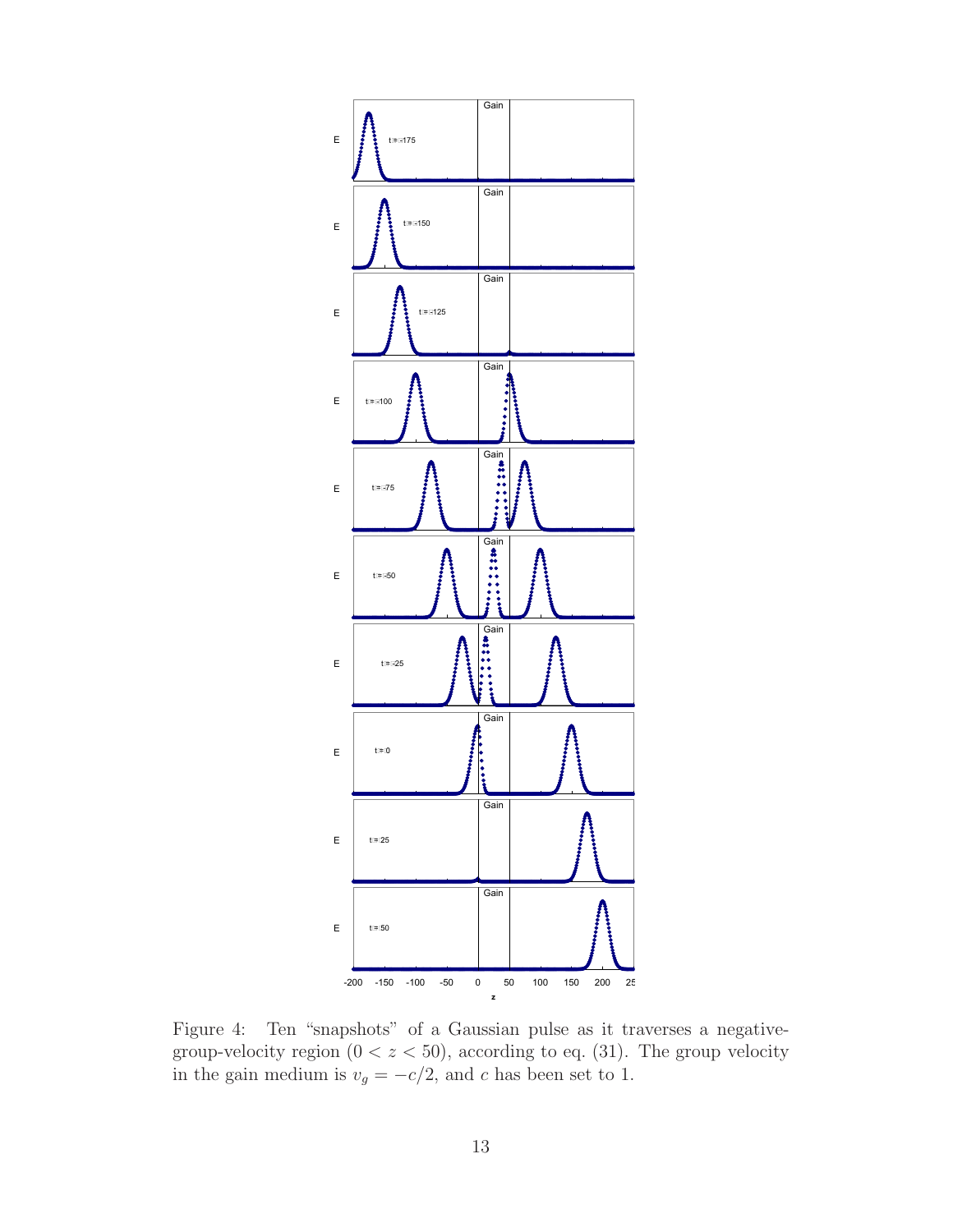

Figure 5: The same as Fig. 4, but with the electric field plotted on a logarithmic scale from 1 to  $10^{-65}$ .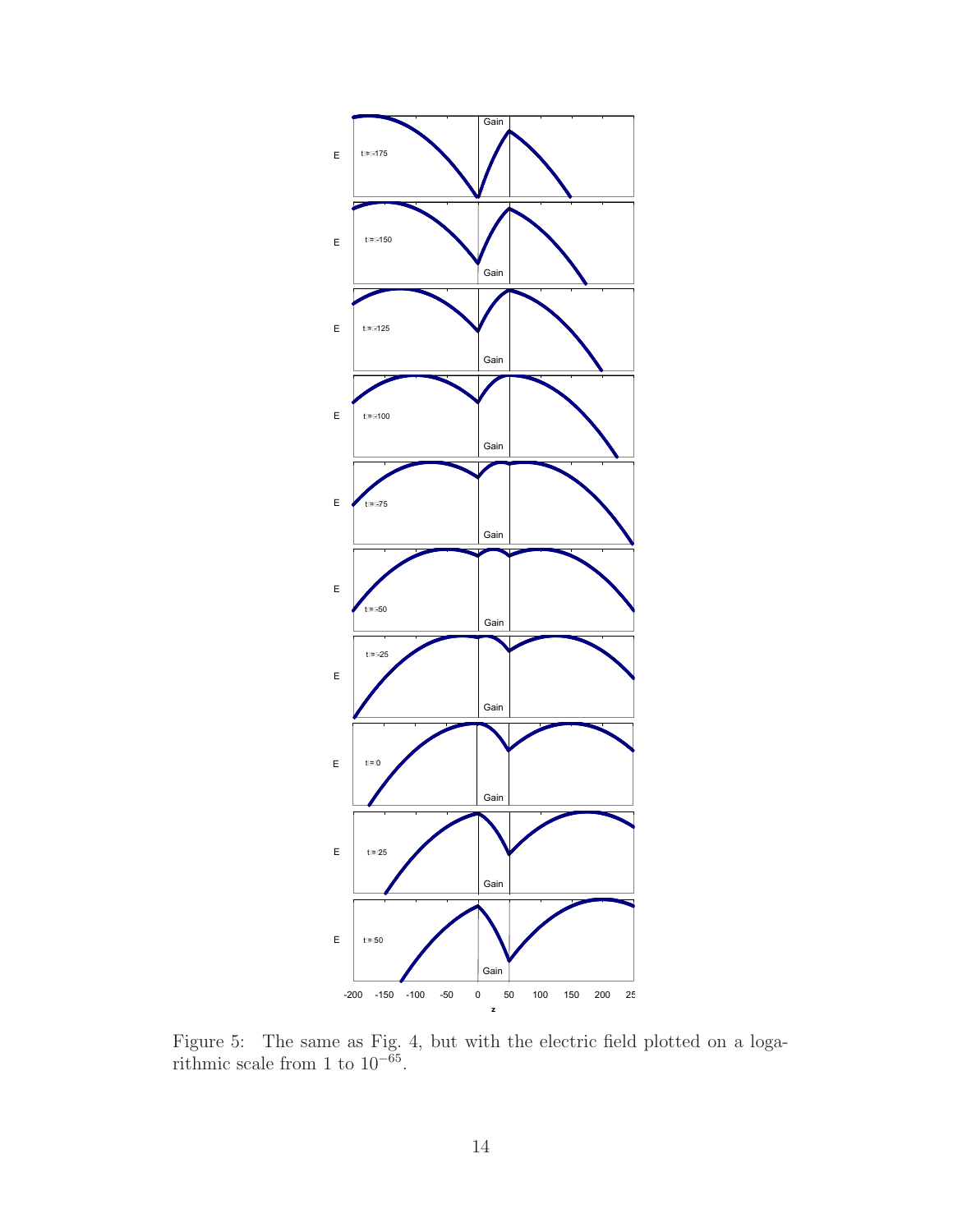eqs.  $(14)-(16)$ .

## **References**

- [1] L.V. Hau *et al.*, *Light speed reduction to 17 metres per second in an ultracold atomic gas*, Nature **397**, 594 (1999), http://kirkmcd.princeton.edu/examples/optics/hau\_nature\_397\_594\_99.pdf
- [2] K.T. McDonald, *Slow light* (Apr. 3, 1999), http://kirkmcd.princeton.edu/examples/slowlight.pdf
- [3] C.L. Garrido Alzar *et al.*, *Classical analog of electromagnetically induced transparency*, Am. J. Phys. **70**, 37 (2002), http://kirkmcd.princeton.edu/examples/EM/alzar\_ajp\_70\_37\_02.pdf
- [4] L.J. Wang, A. Kuzmich and A. Dogariu, *Gain-assisted superluminal light propagation*, Nature **406**, 277 (2000), http://kirkmcd.princeton.edu/examples/optics/wang\_nature\_406\_277\_00.pdf Their website, http://www.neci.nj.nec.com/homepages/lwan/gas.htm contains additional material, including an animation much like Fig. 4 of the present paper.
- [5] W.R. Hamilton, *Researches respecting vibration, connected with the theory of light*, Proc. Roy. Irish Acad. **1**, 267, 341 (1839), http://kirkmcd.princeton.edu/examples/optics/hamilton\_pria\_1\_267\_41.pdf http: //kirkmcd.princeton.edu/examples/optics/hamilton\_pria\_1\_341\_41.pdf
- [6] J.S. Russell, *Report on Waves*, Brit. Assoc. Reports (1844), pp. 311-390, http://kirkmcd.princeton.edu/examples/fluids/russell\_bar\_311\_44.pdf This report features the first recorded observations of solitary waves (p. 321) and of group velocity (p. 369).
- [7] G.G. Stokes, Problem 11 of the Smith's Prize examination papers (Feb. 2, 1876), in *Mathematical and Physical Papers*, Vol. 5 (Johnson Reprint Co., 1966), p. 362, http: //kirkmcd.princeton.edu/examples/fluids/stokes\_mathematical\_and\_physical\_papers\_v5.pdf
- [8] T.H. Havelock, *The Propagation of Disturbances in Dispersive Media* (Cambridge U. Press, 1914), http://kirkmcd.princeton.edu/examples/EM/havelock\_waves\_14.pdf
- [9] H. Lamb, *On Group-Velocity*, Proc. London Math. Soc. **1**, 473 (1904), http://kirkmcd.princeton.edu/examples/mechanics/lamb\_plms\_1\_473\_04.pdf
- [10] A. Schuster, *The Propagation of Waves through dispesive Media*, in *Festschrift Ludwig Boltzmann* (Barth, 1904), p. 569, http://kirkmcd.princeton.edu/examples/EM/schuster\_flb\_569\_04.pdf
- [11] See p. 551 of M. Laue, *Die Fortpflanzung der Strahlung in dispergierenden und absorbierenden Medien*, Ann. d. Phys. **18**, 523 (1905), http://kirkmcd.princeton.edu/examples/EM/vonlaue\_ap\_18\_523\_05.pdf